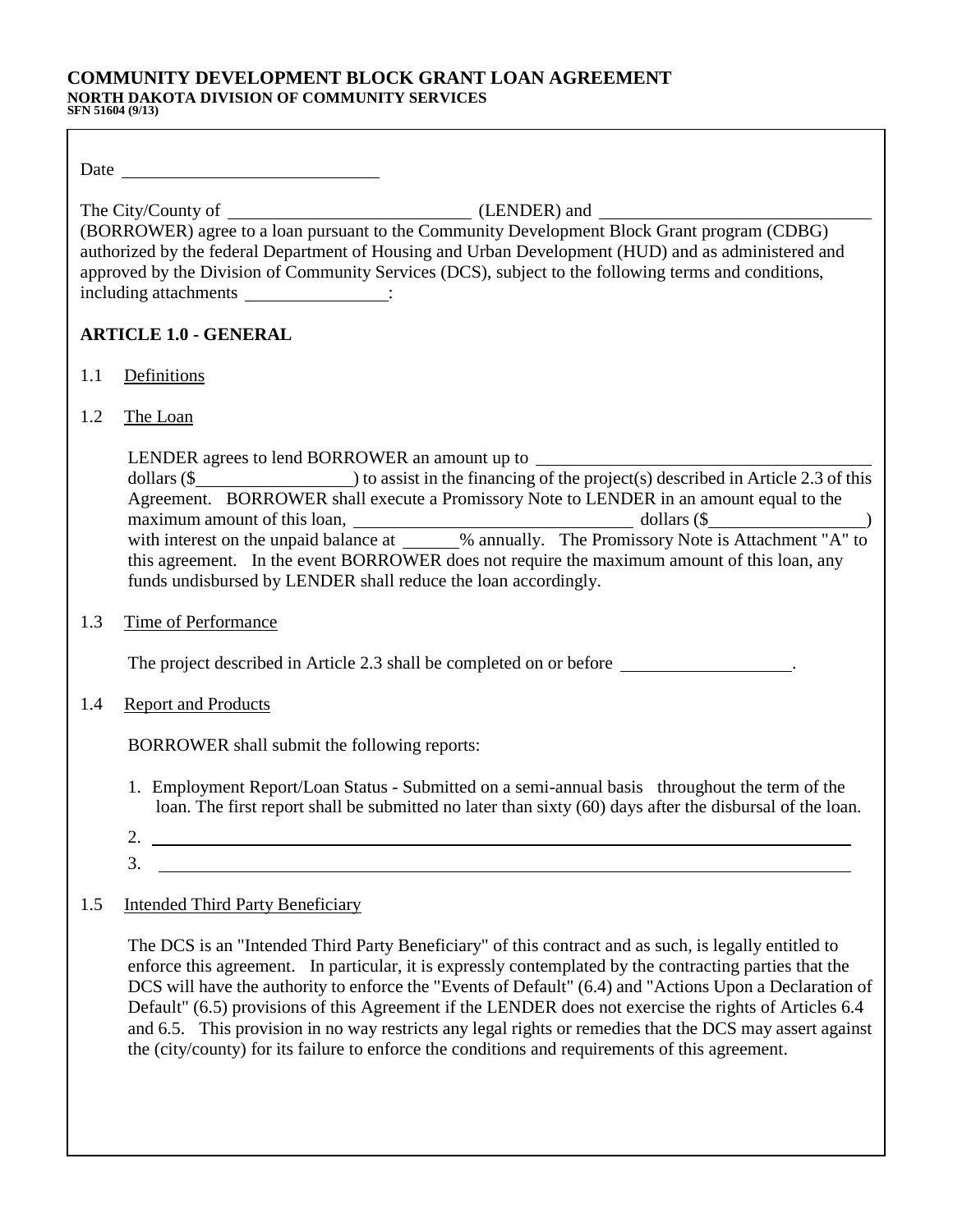| <b>ARTICLE 2.0 - BORROWER'S PROJECT(S)</b> |                                                                                                                                                                                                                                                                                                                                                                    |         |                                                                                          |  |  |
|--------------------------------------------|--------------------------------------------------------------------------------------------------------------------------------------------------------------------------------------------------------------------------------------------------------------------------------------------------------------------------------------------------------------------|---------|------------------------------------------------------------------------------------------|--|--|
| 2.1                                        | Location of Project(s).                                                                                                                                                                                                                                                                                                                                            |         |                                                                                          |  |  |
|                                            | The location of the project(s) is (are):                                                                                                                                                                                                                                                                                                                           |         |                                                                                          |  |  |
|                                            |                                                                                                                                                                                                                                                                                                                                                                    |         |                                                                                          |  |  |
|                                            |                                                                                                                                                                                                                                                                                                                                                                    |         |                                                                                          |  |  |
|                                            |                                                                                                                                                                                                                                                                                                                                                                    |         |                                                                                          |  |  |
| 2.2                                        | <b>Statement of Work and Services</b>                                                                                                                                                                                                                                                                                                                              |         |                                                                                          |  |  |
|                                            | BORROWER shall perform the work activities and services described in the approved CDBG Economic<br>Development Grant Application, Attachment "B", in a satisfactory and proper manner, as determined by<br>LENDER. BORROWER's work activities and services shall conform to the approved Program Budget<br>form of the Financial Assistance Award, Attachment "C". |         |                                                                                          |  |  |
| 2.3                                        | Project(s) Description                                                                                                                                                                                                                                                                                                                                             |         |                                                                                          |  |  |
|                                            |                                                                                                                                                                                                                                                                                                                                                                    |         | The project(s) shall be described in the approved CDBG Economic Development Application: |  |  |
|                                            | (DESCRIBE THE SCOPE OF THE PROJECT)                                                                                                                                                                                                                                                                                                                                |         |                                                                                          |  |  |
|                                            |                                                                                                                                                                                                                                                                                                                                                                    |         |                                                                                          |  |  |
|                                            |                                                                                                                                                                                                                                                                                                                                                                    |         |                                                                                          |  |  |
|                                            |                                                                                                                                                                                                                                                                                                                                                                    |         |                                                                                          |  |  |
| 2.4                                        | Conveyance or Disposition of Project(s)                                                                                                                                                                                                                                                                                                                            |         |                                                                                          |  |  |
|                                            | BORROWER shall not sell, transfer, convey, lease or otherwise dispose of the project(s) in whole or in<br>part without the express written consent of the LENDER and the DCS until the loan has been repaid in<br>full.                                                                                                                                            |         |                                                                                          |  |  |
| 2.5                                        | <b>Project Budget</b>                                                                                                                                                                                                                                                                                                                                              |         |                                                                                          |  |  |
|                                            | Uses                                                                                                                                                                                                                                                                                                                                                               | Sources |                                                                                          |  |  |
|                                            | <b>CDBG/CDLF</b>                                                                                                                                                                                                                                                                                                                                                   | Equity  | Other                                                                                    |  |  |
|                                            | Total                                                                                                                                                                                                                                                                                                                                                              |         |                                                                                          |  |  |
|                                            |                                                                                                                                                                                                                                                                                                                                                                    |         |                                                                                          |  |  |
|                                            |                                                                                                                                                                                                                                                                                                                                                                    |         |                                                                                          |  |  |
|                                            |                                                                                                                                                                                                                                                                                                                                                                    |         |                                                                                          |  |  |
|                                            |                                                                                                                                                                                                                                                                                                                                                                    |         |                                                                                          |  |  |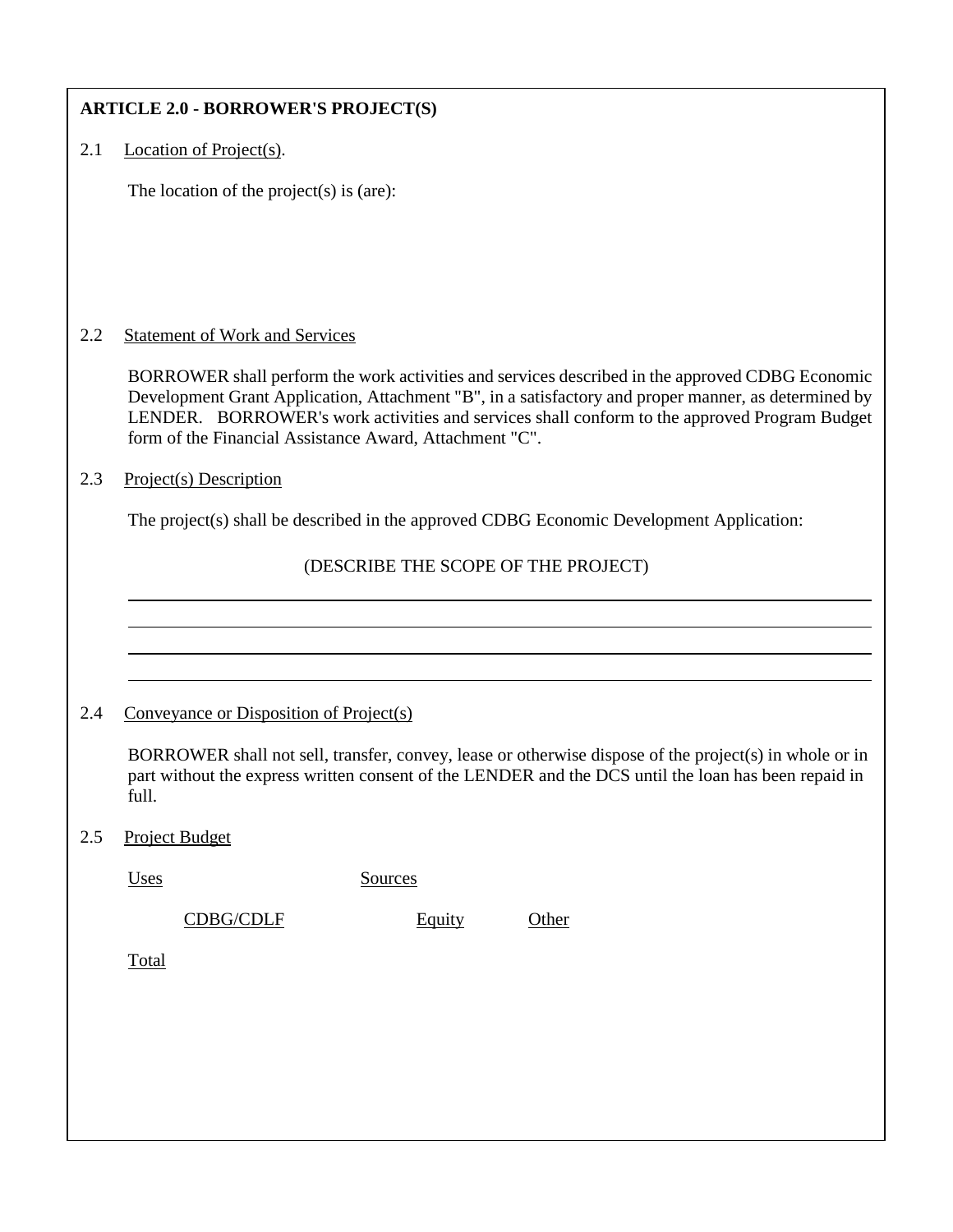# 2.6 Cost Variations

In the event that the total cost of the project(s) is less than the amount specified in Article 2.5, loan funds shall be returned to the DCS in the ratio that loan funds are to the total project, excluding equity.

# 2.7 Cost Sufficiency

LENDER is under no obligation to advance funds in addition to the amount specified in Article 1.2.

# **ARTICLE 3.0 - BORROWER'S CONTRIBUTION TO THE PROJECT(S)**

### 3.1 BORROWER's Contribution

The BORROWER agrees to contribute dollars (\$  $\delta$  ) toward the completion of the project, as shown in Article 2.5 of this Agreement.

### 3.2 Source of BORROWER's Contribution

The source(s) of BORROWER's contribution is:

Verification of the above source(s) is attached.

# **ARTICLE 4.0 - CONDITIONS**

### 4.1 BORROWER's Representations

BORROWER represents the following:

- 4.1.1 Duly Authorized. The making and performance by BORROWER of this Agreement, and the execution and delivery of the Note, Attachment A, and any Security Agreements and instruments have been duly authorized by all necessary corporate action, if any, and will not violate any law, rule, regulation, order, writ, judgment, decree, determination or award presently in effect having applicability to the BORROWER or any provision of the BORROWER's charter or bylaws or result in a breach of or constitute a default under any indenture or bank loan or credit agreement or any other agreement or instrument to which BORROWER is a party or by which it is or its property may be bound or affected.
- 4.1.2 Legally Binding Instruments. When this Agreement is executed by BORROWER and LENDER, and when the Note, Attachment A, is executed and delivered by BORROWER for value, each instrument shall constitute the legal, valid, and binding obligation of BORROWER in accordance with its terms.
- 4.1.3 Suits Pending. There are no legal actions, suits, or proceedings pending or, to the knowledge of BORROWER, threatened against BORROWER before any court or administrative agency, which, if determined adversely to the BORROWER, would have a material adverse effect on the financial condition or business of BORROWER.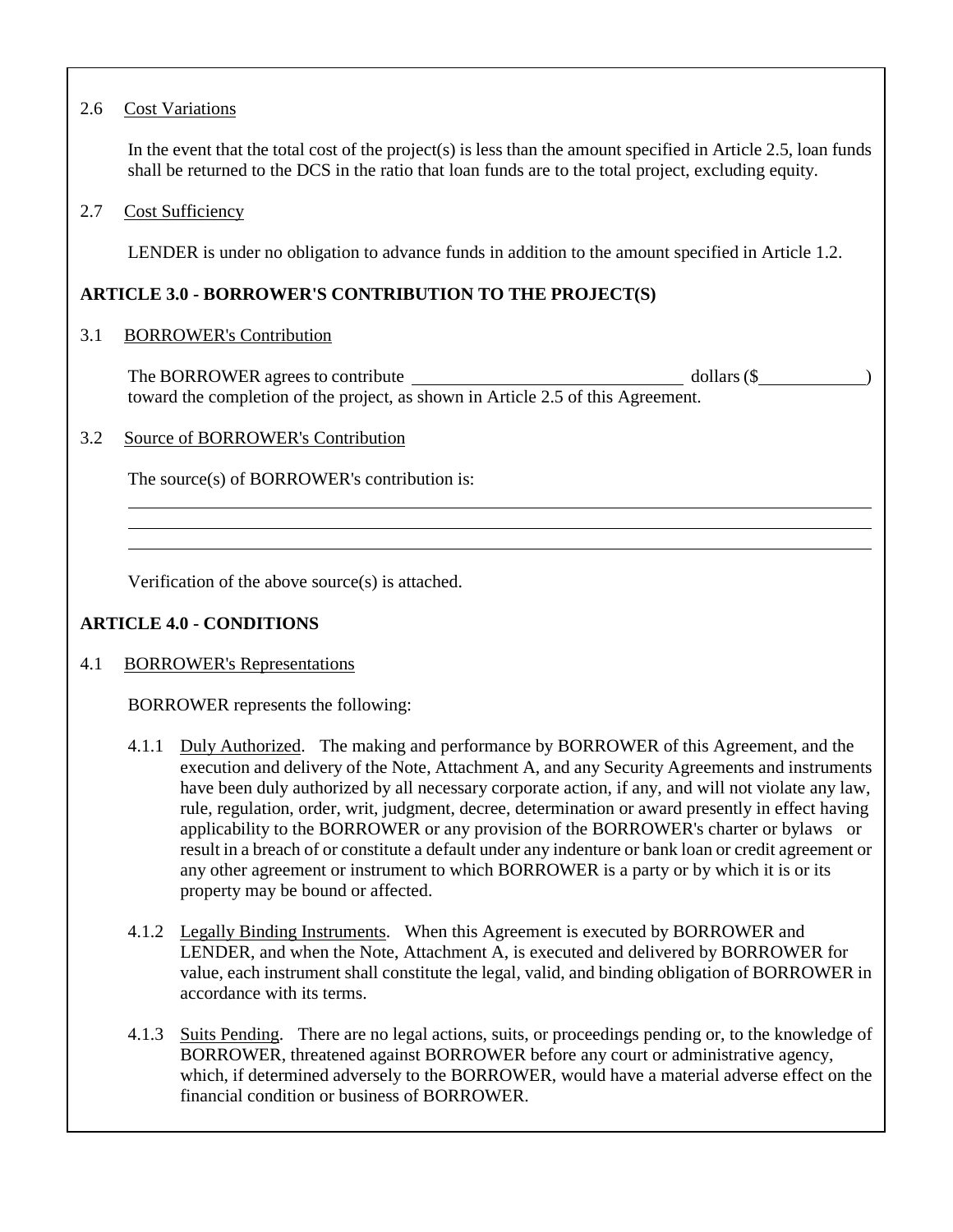- 4.1.4 No Legal Authorization Needed. No authorization, consent or approval, any formal exemption of any governmental body, regulatory authorities (federal, state or local) or mortgage creditor or third party is or was necessary to the valid execution and delivery by BORROWER of this Agreement, the Note, or any Security Agreement, Financing Statement or Mortgage.
- 4.1.5 Not in Default. BORROWER is not in default of any obligation, covenant or condition contained in any bond, debenture, note, or other indebtedness or any mortgage of collateral instrument securing the same.
- 4.1.6 Taxes are Paid. BORROWER has filed all tax returns which are required and has paid or made provision for the payment of all taxes which have or may become due pursuant to said returns or pursuant to any assessments levied against BORROWER or its personal or real property by any taxing agency, federal, state or local for taxes materially in excess of those already provided for and BORROWER knows of no basis for any such deficiency assessment.
- 4.2 Obligations of the LENDER Conditional

LENDER is under no obligation to make this loan until the following conditions are met:

- 4.2.1 Execution and Delivery of Note and Loan Agreement. BORROWER shall execute and deliver this Loan Agreement and the Promissory Note to LENDER in a form satisfactory to LENDER.
- 4.2.2 Execution and Delivery of Collateral Documents. BORROWER shall execute and deliver all appropriate Security Agreements, Financing Statements and/or Mortgage Deed required by LENDER. These Security Agreements, Financing Statements and/or Mortgage Deeds must not be subject to prior liens and encumbrances, with the following exceptions:

Documentation of these agreements is attached.

4.2.3 Governmental Approval. LENDER shall have secured all necessary approval from Governmental bodies having jurisdiction over the project, specifically the DCS, the Environmental Protection Agency, the State Historical Society and:

# 4.3 Affirmative Covenants of the BORROWER

BORROWER agrees to comply with the following until the terms of this agreement are completed or otherwise terminated.

4.3.1 Payment of the Loan. BORROWER agrees to make all payments required under the note and this agreement.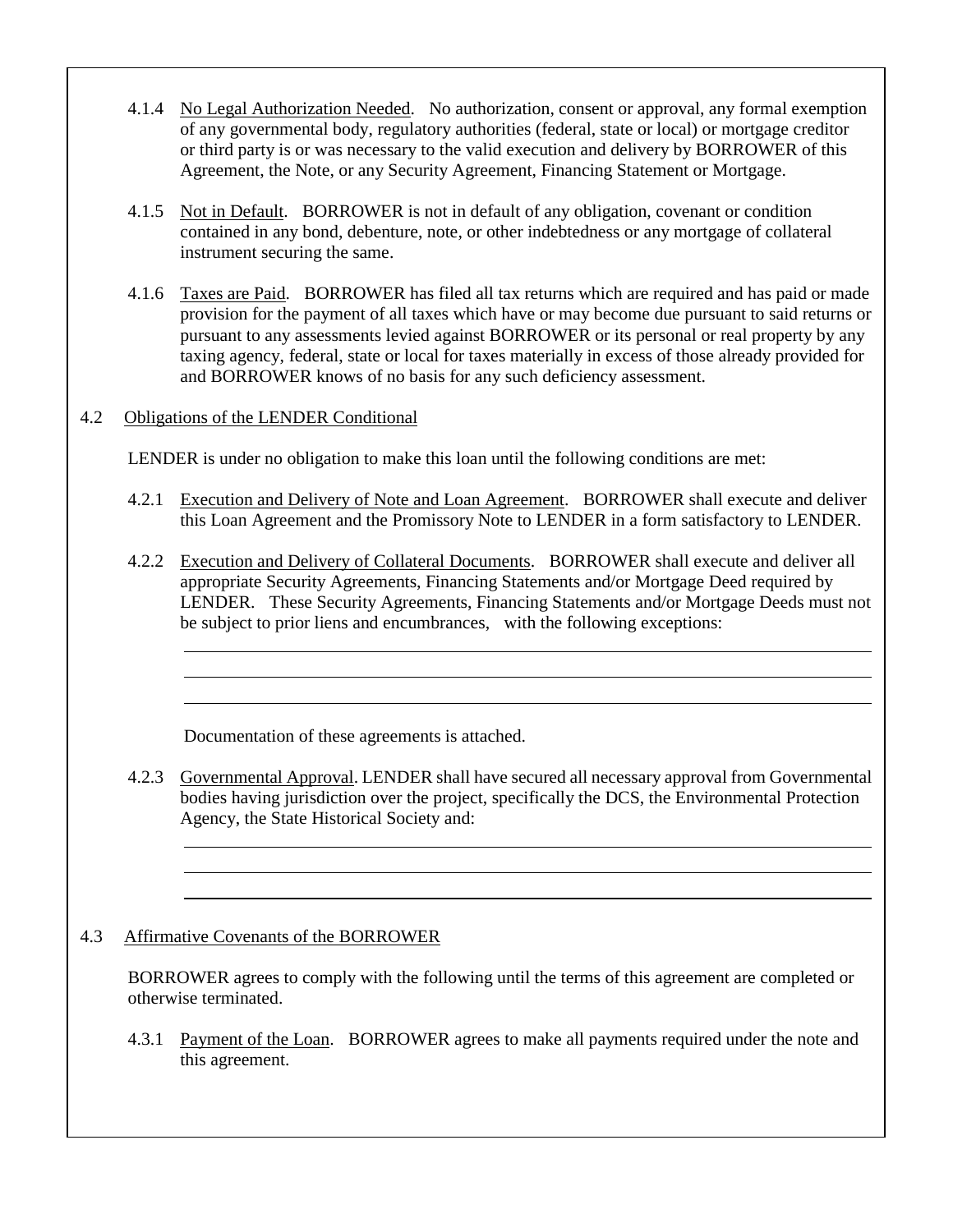- 4.3.2 Maintain and Insure Property. BORROWER agrees at all times to maintain the property provided as security for this loan and in such condition and repair that LENDER's security will be adequately protected. BORROWER also agrees to maintain during the term of the loan adequate hazard insurance policies covering fire and extended coverage and such other hazards as may be deemed appropriate in amounts and form sufficient to prevent LENDER from becoming a co-insurer and was issued by companies satisfactory to LENDER with acceptable loss payee clauses in favor of LENDER.
- 4.3.3 Pay All Taxes. BORROWER agrees to duly pay and discharge all taxes, assessments and governmental charges upon it or against those properties related to this Agreement prior to the date on which the penalties attached thereto.
- 4.3.4 Maintain Existence. BORROWER agrees to maintain its corporate existence, rights, privileges, and franchises within the State of North Dakota and qualify and remain qualified as a foreign corporation in each jurisdiction in which its present or future operations or its ownership or property require such qualification.
- 4.3.5 Provide Financial Information. BORROWER agrees to maintain adequate records and books of account, in which complete entries will be made reflecting all of its business and financial transactions in accordance with generally accepted accounting principles consistently applied.

BORROWER agrees to submit true and accurate copies of its annual financial statements to the and LENDER on the following dates: The financial statements shall be treated in a confidential manner by entities receiving them.

# 4.4 RESERVED

### 4.5 Negative Covenants of BORROWER

BORROWER agrees to not enter into any agreement or other commitment which would violate or otherwise encumber this agreement without the express written consent of the LENDER, LENDER'S assigns, and the DCS. Prohibited agreements include, but are not limited to:

- 4.5.1 Encumber the Acquisition Assets. BORROWER will neither create nor allow to exist any mortgage, pledge, lien charge, or encumbrance, including liens arising from judgments on the acquisition assets, with the following exception(s):
- 4.5.2 Sell the Acquisition Assets. BORROWER will not sell, convey, lease, assign, transfer or otherwise dispose of the acquisition assets without the express written consent of the LENDER and the DCS, with the following exceptions: Inventory, supplies and

.

4.5.3. Change Ownership. Except with the express written consent of LENDER, BORROWER will not merge into or consolidate with any other firm or corporation, nor will the BORROWER substantially distribute, liquidate or otherwise dispose of BORROWER'S assets.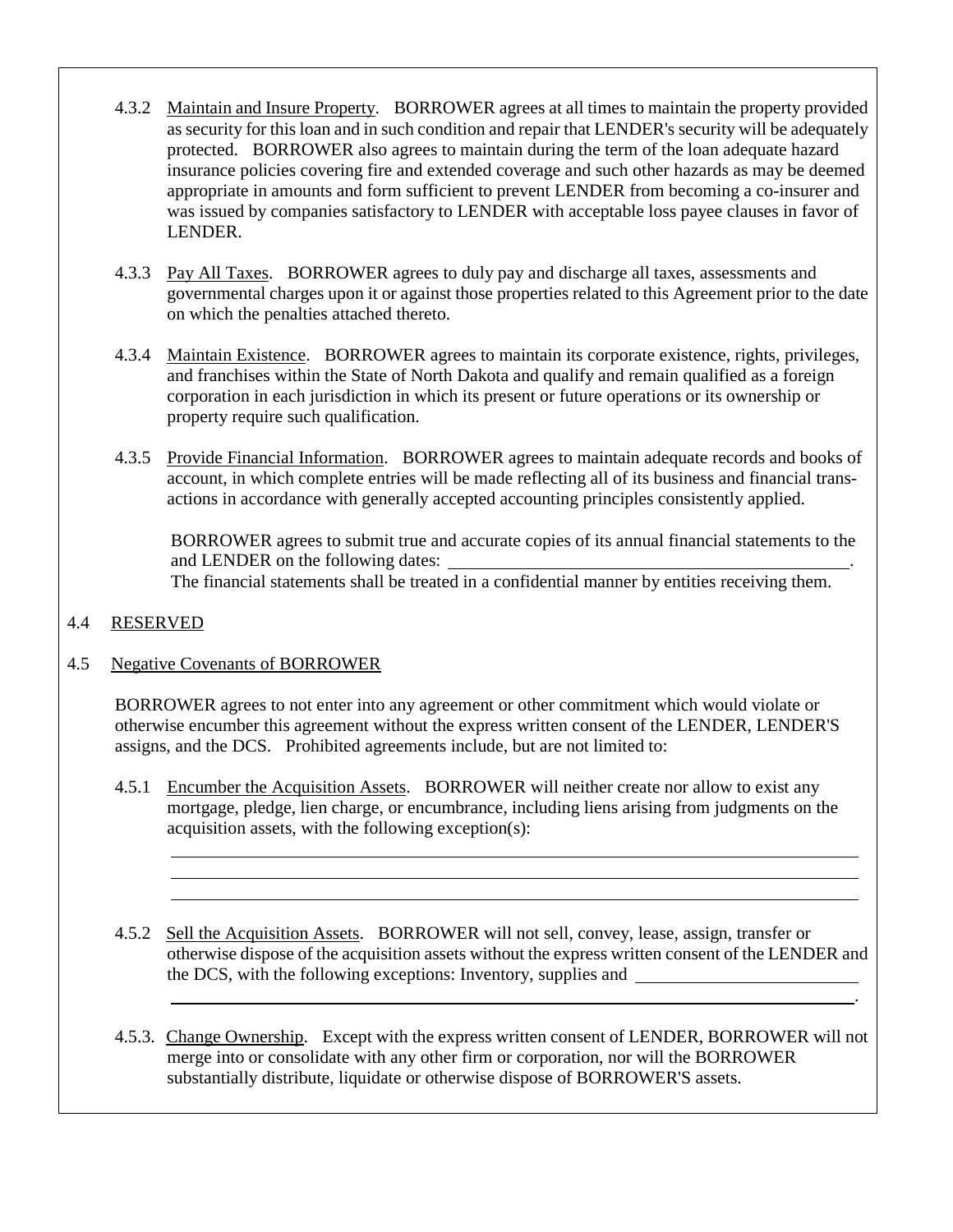# **ARTICLE 5.0 - LOAN REPAYMENT**

# 5.1 Repayment of Loan

BORROWER agrees to repay loan on a(n) (semi-annual, quarterly, monthly) basis prior to the due date set forth in the grant agreement, attached. BORROWER agrees to abide by the repayment schedule to be attached to this agreement after the first drawdown of CDBG funds.

5.1.1 Time and Place of Payments. BORROWER shall make each payment U.S. funds, on or before the date due at . If the due date falls on a . If the due date falls on a Saturday, Sunday or bank holiday, payment will not be due until the following business day.

# 5.2 Default

The following circumstances are "Events of Default."

- 5.2.1 If representations, conditions or warranties made by BORROWER prove to be incorrect in any material respect when made or change so that the statement becomes incorrect, whether voluntarily or involuntarily.
- 5.2.2 BORROWER fails to repay any installment of principal within ten (10) business days after it is due.
- 5.2.3 BORROWER fails to perform or observe any other term or condition contained in this agreement and any such failure remains unremedied for thirty (30) calendar days after receipt of written notice form LENDER or the DCS.
- 5.2.4 Execution is levied against the project or any suit is brought by lien creditors to enforce a judgment against the project or such other property and shall continue unstayed for more than thirty (30) consecutive calendar days.
- 5.2.5 BORROWER sells, transfers, leases or conveys the project, or any part thereof, without the express, written consent of LENDER and the DCS, whether voluntarily or involuntarily.
- 5.2.6 BORROWER fails to create or retain at least 80% of the jobs listed in Article 6.5.
- 5.2.7 BORROWER fails to meet the minimum of 51% of jobs for low and moderate income persons.
- 5.2.8 BORROWER defaults upon any other debt or loan whatsoever, whether on this project or for any other purpose.
- 5.2.9 If any guarantee provided to accommodate the making of this loan becomes impaired in any way, of if any guarantor has a loss of net worth of 10 percent or more from the time the guarantee is made.
- 5.2.10 If LENDER or DCS believes itself-insecure.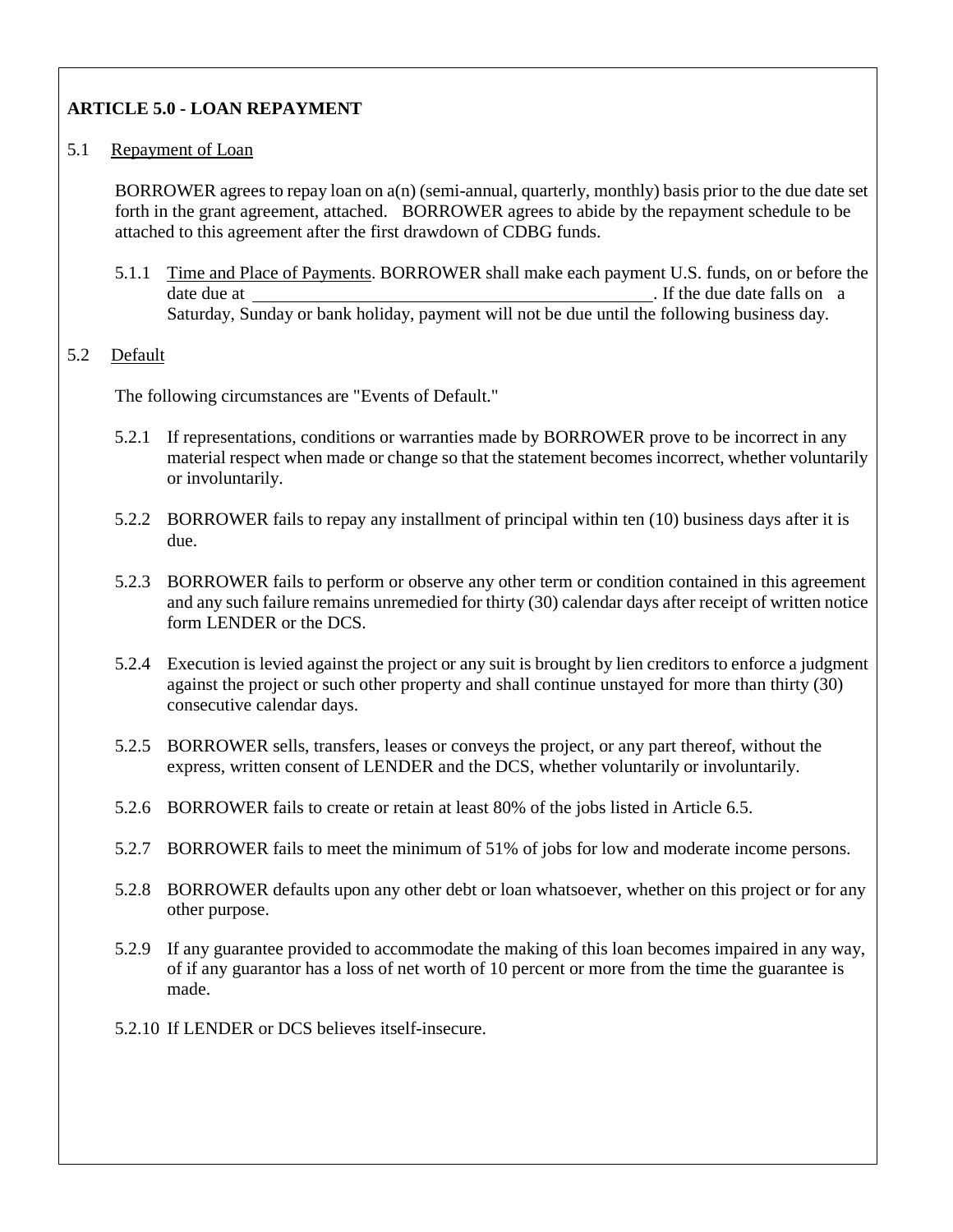# 5.3 Actions Upon a Declaration of Default

Upon declaration of default by LENDER, LENDER may:

- 5.3.1 By notice to BORROWER, declare the loan payable under the Promissory Note and this Agreement to be forthwith due and payable, without presentment, demand, protest, or further notice of any kind, all of which are hereby expressly waived by the BORROWER;
- 5.3.2 Take whatever action at law or in equity may appear necessary or desirable to collect the payments and other amounts then due and thereafter to become due or to enforce performance and observance of any obligation, agreement or covenant of the BORROWER under this Agreement. No remedy herein conferred upon or reserved to LENDER is intended to be exclusive of any other remedy or remedies, and each and every such remedy shall be cumulative, and shall be in addition to every other remedy given hereunder or now or hereafter existing at law or in equity or by statute.

# **ARTICLE 6.0 - ADMINISTRATIVE AND COMPLIANCE REQUIREMENTS**

### 6.1 Accounts and Records

- 6.1.1 Accounts. BORROWER will maintain books, records, documents, and other evidence pertaining to all costs and expenses incurred and revenues acquired under this Agreement to the extent and in such detail as will properly reflect all costs, direct and indirect, of labor, materials, equipment, supplies, services and other costs and expenses.
- 6.1.2 Audit and Inspection. At any time during normal business hours and as frequently as is deemed necessary, BORROWER shall make available to LENDER, the DCS, the General Accounting Office and the Department of Housing and Urban Development, or their agents for their examination, all of its records pertaining to all matters covered by this Agreement and permit these agencies to audit, examine, make excerpts, or transcripts from such records, contract, invoices, payrolls, personnel records, conditions of employment, and all other matters covered by this Agreement.
- 6.1.3 Retention of Records. All records in the possession of the BORROWER pertaining to this Agreement shall be retained by BORROWER for a period of three (3) years beginning with the date upon which the final payment under this Agreement is issued. All records shall be retained beyond the three year period if audit findings have not been resolved within that period or if other disputes have not been resolved. Records for nonexpendable property acquired under this Agreement shall be retained for a three (3) year period after the final disposition of property.

### 6.2 Civil Rights Provisions

6.2.1 Discrimination in Employment. BORROWER shall not discriminate against any qualified employee or applicant for employment because of race, color, religion, sex, national origin, age, or physical or mental disability. BORROWER should take affirmative action to ensure that applicants are employed and that employees are treated without regard to national origin, age, or disability. Such action shall include but may not be limited to the following: employment, upgrading, demotion or transfers; recruitment or recruitment advertising; lay-off or termination; rates of pay or other forms of compensation; and selection for training, including an apprenticeship. BORROWER agrees to post notices setting forth the provisions of the nondiscrimination clause in conspicuous places so as to be available to employees.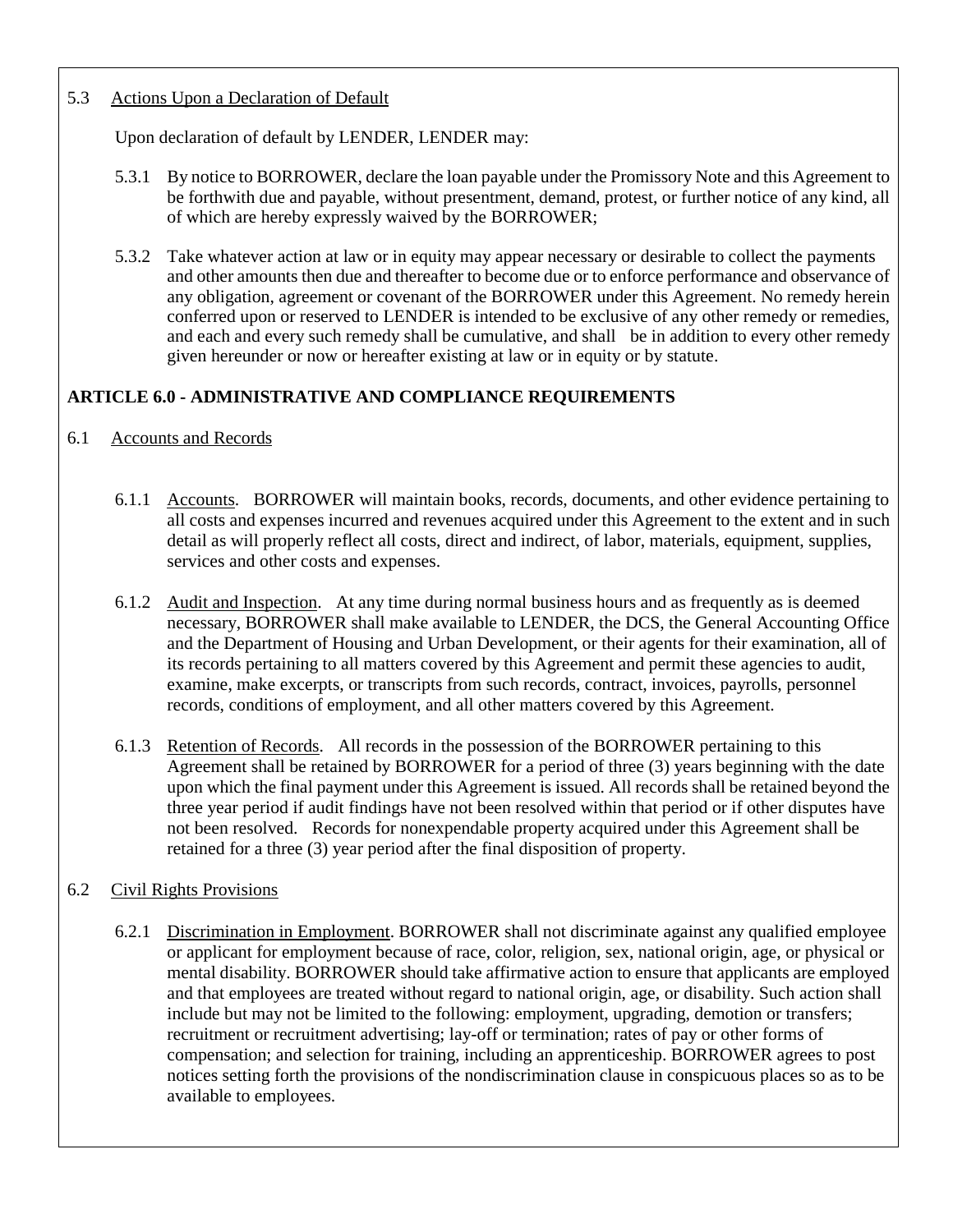- 6.2.2 Consideration for Employment. BORROWER shall, in all solicitations or advertisements for employees placed by or on behalf of LENDER, state that all qualified applicants will receive consideration for employment without regard to race, color, religion, sex, national origin, age, or disability.
- 6.2.3 Civil Rights Compliance in Employment. BORROWER shall comply with all relevant provisions of the Fair Labor Standards Act (29 USC Section 201 et. seq.), Section 504 of the Vocational Rehabilitation Act of 1973 (29 USC Section 794), the Age Discrimination in Employment Act of 1967 (42 USC Section 6101 et. seq.). BORROWER will furnish all information and reports requested by the State of North Dakota or required by or pursuant to the rules and regulations thereof and will permit access to payroll and employment records by the State of North Dakota to investigate compliance with these rules and regulations. For the following provisions, BORROWER is synonymous with contractor and BORROWER agrees to be bound by these provisions. Federal Executive Orders 11246 and 11375 require that all contracts in excess of \$10,000 include the following language:

"During the performance of this contract, the contractor agrees as follows:

- (1) The contractor will not discriminate against any employee or applicant for employment because of race, color, religion, sex, or national origin. The contractor will take affirmative action to ensure that applicants are employed, and that employees are treated during employment, without regard to their race, color, religion, sex, or national origin. Such action shall include, but not be limited to the following: employment, upgrading, demotion, or transfer; recruitment or recruitment advertising; layoff or termination; rates of pay or other forms of compensation; and selection for training, including apprenticeship. The contractor agrees to post in conspicuous places, available to employees and applicants for employment, notices to be provided by the contracting officer setting forth the provisions of this nondiscrimination clause.
- (2) The contractor will, in all solicitations or advertisements for employees placed by or on behalf of the contractor, state that all qualified applicants will receive consideration for employment without regard to race, color, religion, sex, or national origin.
- (3) The contractor will send to each labor union or representative of workers with which he has a collective bargaining agreement or other contract or understanding, a notice, to be provided by the agency contracting officer, advising the labor union or workers' representative of the contractor's commitments under Section 202 of Executive Order No. 11246 of September 24, 1965, and shall post copies of the notice in conspicuous places available to employees and applicants for employment.
- (4) The contractor will comply with all provisions of Executive Order No. 11246 of September 24, 1965, and of the rules, regulations, and relevant orders of the Secretary of Labor.
- (5) The contractor will furnish all information and reports required by Executive Order No. 11246 of September 24, 1965 and by the rules, regulations, and orders of the Secretary of Labor, or pursuant thereto, and will permit access to his books, records, and accounts by the contracting agency and the Secretary of Labor for purposes of investigation to ascertain compliance with such rules, regulations, and orders.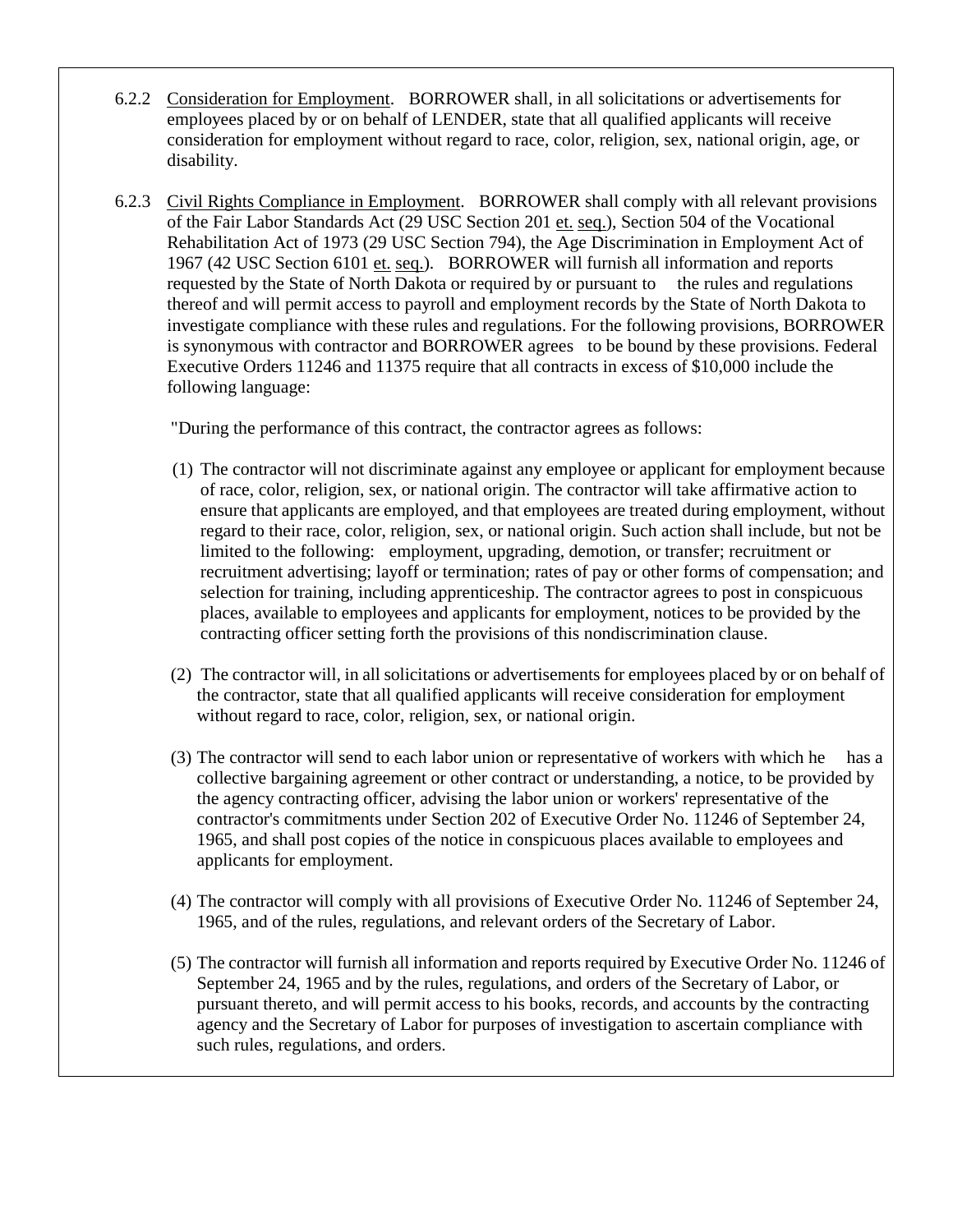- (6) In the event of the contractor's noncompliance with the nondiscrimination clauses of this contract or with any the any such rules, regulations, or orders, this contract may be canceled, terminated or suspended in whole or in part and the contractor may be declared ineligible for further Government contracts in accordance with procedures authorized in Executive Order No. 11246 of September 24, 1965, and such other sanctions may be imposed and remedies invoked as provided in Executive Order No. 11246 of September 24, 1965, or by rule, regulation, or order of the Secretary of Labor, or as otherwise provided by law.
- (7) The contractor will include the provisions of Paragraphs (1) through (7) in every subcontract or purchase order unless exempted by rules, regulations, or orders of the Secretary of Labor issued pursuant to Section 204 of Executive Order No. 11246 of September 24, 1965, so that such provisions will be binding upon each subcontractor or vendor. The contractor will take such action with respect to any subcontract or purchase order as the contracting agency may direct as a means of enforcing such provisions including sanctions for noncompliance. Provided, however, that in the event the contractor becomes involved in, or is threatened with, litigation with a subcontractor or vendor as a result of such direction by the contracting agency, the contractor may request the United States to enter into such litigation to protect the interests of the United States."
- 6.2.4 Program Nondiscrimination BORROWER shall confirm with requirements of Title VI of the Civil Rights Act of 1964 (42 U.S.C. 2000d et. seq.) and HUD regulations issued pursuant thereto contained in 24 CFR Part 1. No person in the United States shall on the ground of race, color, national origin, or sex be excluded from participation in, be denied the benefits of, or be subjected to discrimination under any program or activity funded in whole or in part with funds made available through this contract. Any prohibition against discrimination on the basis of age under the Age Discrimination Act of 1965 (42 USC 6101 et. seq.) or with respect to an otherwise qualified handicapped individual as provided in Section 504 of the Vocational Rehabilitation Act of 1963 (29 USC Section 794) shall also apply to any such program or activity. The BORROWER shall also comply with Section 109, Title I of the Housing and Community Development Act of 1974, as amended.
- 6.2.5 Fair Housing. BORROWER shall comply with Title VIII of the Civil Rights Act of 1968 (42 USC 3601 et. seq.), generally known as the Fair Housing Act, and with HUD regulations found at 24 CFR Part 107, issued in compliance with Federal Executive Order 11063, as amended by Federal Executive Order 12259.
- 6.2.6 BORROWER shall comply with provisions for training, employment, and contracting in accordance with Section 3 of the Housing and Urban Development Act of 1968 (12 USC 1701u).
- 6.2.7 Noncompliance with the Civil Rights Laws. In the event of the BORROWER's noncompliance with the nondiscrimination clauses of this Agreement or with any of the aforesaid rules, regulations, or requests, this Agreement may be canceled, terminated, or suspended either wholly or in part.
- 6.2.8 BORROWER will include the provisions of Article 6.0 in every subcontract for construction carried out with funds provided under this Agreement unless exempted by the State of North Dakota, and said provisions will be binding on each subcontractor. BORROWER will take such action with respect to any subcontract as the State of North Dakota may direct as a means of enforcing such provisions including sanctions for noncompliance.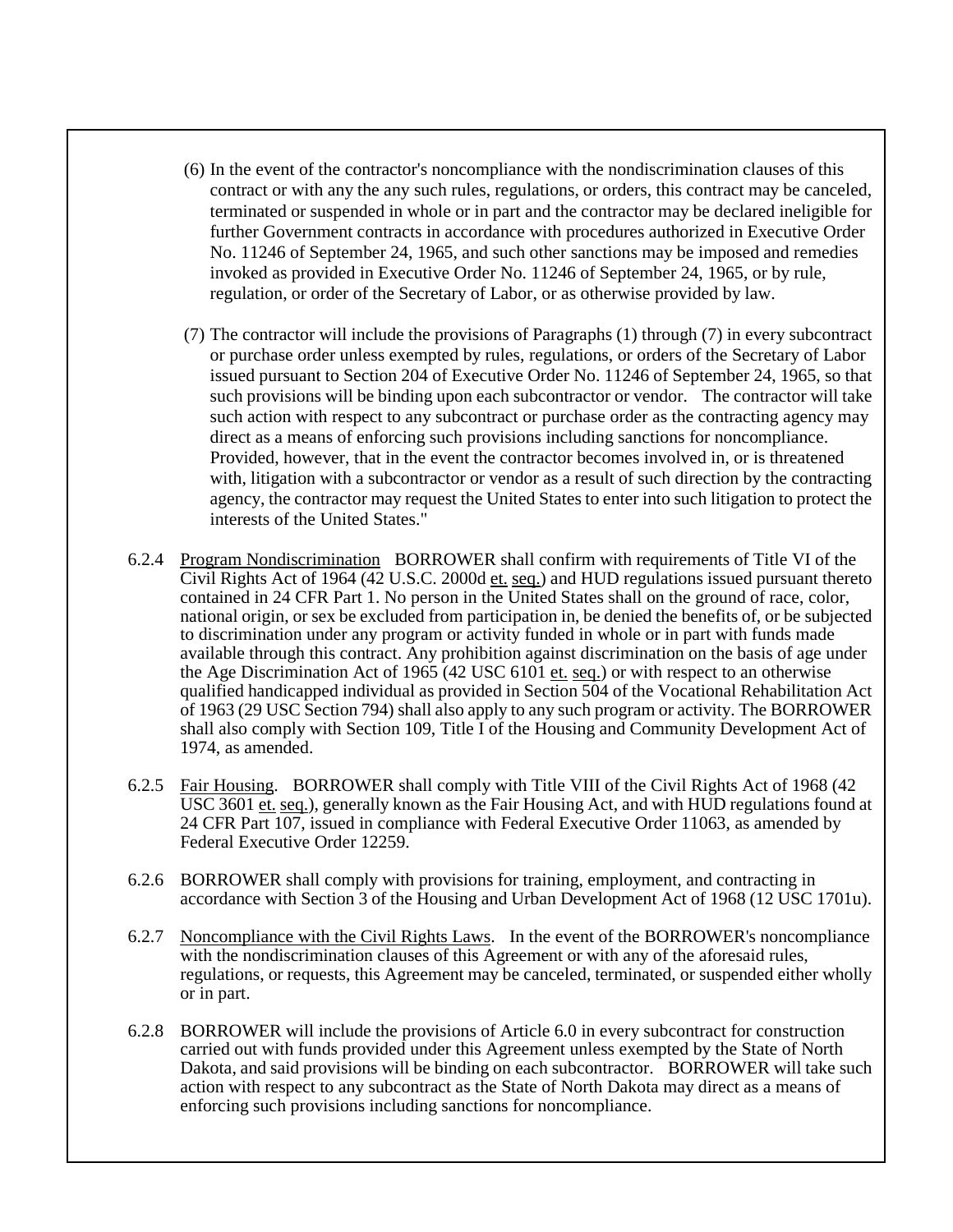## 6.3 Environmental Requirements

BORROWER shall comply with the policies of the National Environmental Policy Act of 1969 and other provisions of law which further the purposes of such Act as specified in the regulations issued by HUD contained in 24 CFR Part 58.

# 6.4 Wage and Labor Requirements

- 6.4.1 Anti-Kickback. All contractors and subcontractors involved in construction or repair carried out with funds provided under this Agreement shall comply with the Copeland Anti-Kickback Act (18 U.S.C. 874) and Department of Labor regulations at 29 CFR, Part 3. This Act provides that each contractor or subcontractor shall be prohibited from requiring, by any means, any person employed in the construction, completion or repair of public works, to give up any part of the compensation to which he is otherwise entitled.
- 6.4.2 Wage Rates and Safety Standards. For construction contracts of \$2,000 and above, all laborers and mechanics employed by contractors or subcontractors in the performance of construction work financed by or with funds provided under this Agreement shall be paid wages at rates no less than those prevailing on similar construction in the locality as determined by the Secretary of Labor in accordance with the Davis-Bacon Act, as amended (40 U.S.C. 276a - 276a-5); implemented at 29 CFR Part 5, by reason of this requirement, the Agreement Work Hours and Safety Standards Act (40 U.S.C. 327 et. seq.) also applies and is also implemented at 29 CFR Part 5; provided that this section shall apply to the rehabilitation of residential property only if such property is designed for residential use of eight or more units.

### 6.5 Benefit to the Community

The underlying purpose of this loan is to provide specific benefits to the City/County of

. To that end,

BORROWER further agrees to the following:

- 6.5.1 Employment of Low and Moderate Income Persons. BORROWER shall employ (number of full-time equivalent positions) persons whose income prior to such employment meets Section 8 income guidelines for LMI persons in county. These persons shall be employed on or before .
- 6.5.2 Employment of Low and Moderate Income Persons. BORROWER shall employ additional persons on or before .

# **ARTICLE 7.0 - OTHER CONDITIONS**

- 7.1 This Agreement is, and the attached Promissory Note, other documents and agreements required by this Agreement, when delivered, will be, legal, valid and binding obligations of BORROWER enforceable against BORROWER in accordance with their respective terms.
- 7.2 The performance of this Agreement, and any related transactions, shall not encumber, burden or violate BORROWER'S assets, property or business relationships, except as provided in this Agreement.
- 7.3 BORROWER is aware of no litigation or other legal action pending or threatened, which would burden or otherwise adversely affect the ability of BORROWER to perform this agreement.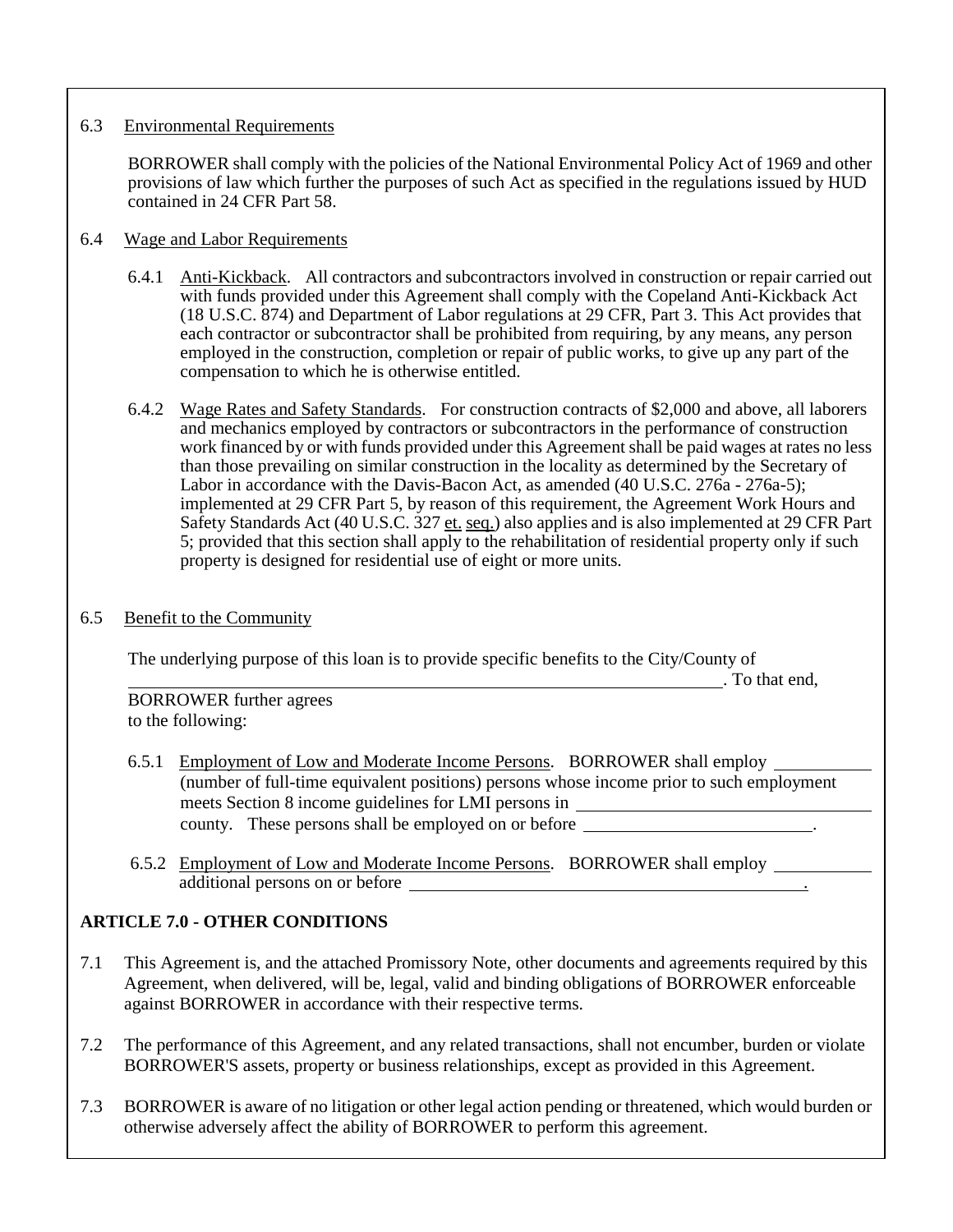- 7.4 BORROWER will comply in all applicable laws, rules, ordinances, regulations and orders. BORROWER will pay all applicable taxes, assessments and governmental charges imposed upon BORROWER or BORROWER'S property when due, unless they can be contested in good faith.
- 7.5 LENDER and the DCS shall have no responsibility to incur any expense for maintenance or preservation of the Project, or for the payment of any taxes, assessments or other governmental charges assessed or levied with respect to the Project.

# 7.6 Agreement Coverage

- 7.6.1 This agreement, including attachments and reference documents, is the final written expression of all the terms of this agreement and is a complete and exclusive statement of those terms. This agreement binds upon the successors in office of the respective parties.
- 7.6.2 The invalidity, in whole or in part, of any term of this agreement does not affect the remainder of the agreement.
- 7.7 Term of the Agreement. This Agreement shall be in full force and effect from its date and shall continue in effect so long as the loan is outstanding and unpaid.
- 7.8 Indemnity; Fees and Expenses.
	- 7.8.1 BORROWER will indemnify and save harmless LENDER and its officers and employees and the DCS from and against any and all losses, by it or them while it or they are acting in good faith to carry out the transactions contemplated by this Agreement or to safeguard its or their interest or ascertain, determine or carry out its or their obligations under this Agreement or any law or contract applicable to said transaction.
	- 7.8.2 BORROWER will, upon demand, pay to LENDER or the DCS the amount of any and all reasonable expenses, including the reasonable fees and expenses of their council and of any experts and agents, which LENDER may incur in connection with the exercise or enforcement of any of the rights of LENDER hereunder, the failure by BORROWER to perform or observe any of the provisions hereof, the collection of payments due under this Agreement, and other reasonable expenses of LENDER or the DCS related to the Project or this financing (including reasonable attorneys' fees except where and to the extent prohibited by law) which are not otherwise expressly required to be paid by BORROWER under the terms of this Agreement.
	- 7.8.3 BORROWER agrees to pay all appraisal fees, survey fees, recording fees, license and permit fees and insurance premiums, and agrees to reimburse LENDER upon demand for all reasonable out-of-pocket expenses actually incurred by LENDER in connection with this Agreement or in connection with the transactions contemplated by this Agreement, including, but not limited to, any and all reasonable closing costs.

It is the intention of the parties that LENDER shall not incur pecuniary liability by reason of the terms of this Agreement, or the undertakings required of LENDER hereunder, the performance of any act required of it by this Agreement or of it by BORROWER, including all claims, liabilities or losses a rising in connection with the violation of any statutes or regulations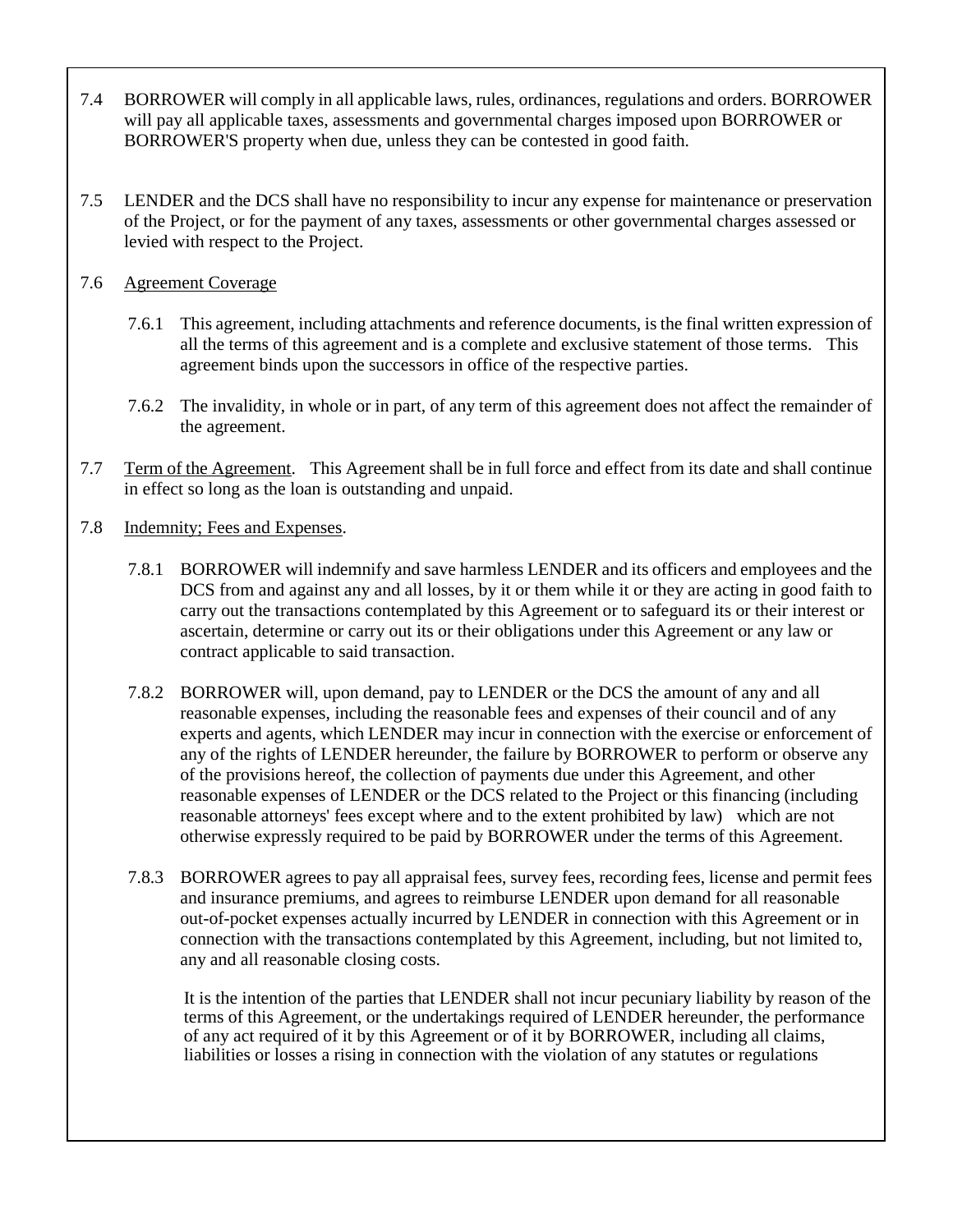pertaining to the foregoing; accordingly, if LENDER (including any person at any time serving as an officer or employee of LENDER) shall incur any such pecuniary liability, then in such even BORROWER shall indemnify and hold harmless LENDER (including any person at any time serving as an officer or employee of LENDER) against all claims by or on behalf of any person, firm or corporation arising out of the same, and all costs and expenses incurred in connection with any such claim or in connection with any action or proceeding brought thereon.

BORROWER releases LENDER and the DCS (including any person at any time serving as an officer or employee of LENDER or DCS) from, agrees that LENDER (including any person at any time serving as an officer or employee of LENDER) shall not be liable for, and agrees to indemnify and hold LENDER (including any person at any time serving as an officer or employee of LENDER) harmless from, (i) any liability for any loss or damage to property or any injury to, or death of, any person that may be occasioned by any cause whatsoever pertaining to the Project, or (ii) any liabilities, losses or damages, or claims thereof, arising out of the failure, or claimed failure of BORROWER to comply with it covenants contained in this Agreement, including in each such case, any attorneys' fees.

BORROWER agrees to indemnify and hold LENDER (including any person at any time serving as an officer or employee of LENDER) harmless to the fullest extent permitted by law from any losses, costs, charges, expenses (including attorneys' fees except where and to the extent prohibited by law), judgments and liabilities incurred by it or them, as the case may be, in connection with any action, suit or proceeding instituted or threatened in connection with the transaction contemplated by this Agreement. If any such claim is asserted, LENDER or any individual indemnified herein, as the case may be, will give prompt notice to BORROWER and BORROWER will assume the defense thereof, with full power to litigate, compromise or settle the same in BORROWER's sole discretion provided, however, LENDER retains the right to employ separate counsel whose fees and expenses shall be borne by BORROWER, it being understood that neither LENDER or its agent nor any indemnified individual will settle or consent to the settlement of the same without the written consent of BORROWER. The obligation of the parties under this Section shall survive the termination of this Agreement.

- 7.9 Binding Effect; Governing Law. This Agreement shall be binding upon and inure to the benefit of BORROWER and LENDER and their respective successors and assigns, except that BORROWER shall not have the right to assign its rights hereunder or any interest herein without the prior written consent of LENDER and the DCS. This Agreement shall also inure to the benefit of LENDER.
- 7.10 Obligations of BORROWER Unconditional. BORROWER'S obligations under of this agreement are unconditional, and not subject to any defense or any right of set-off, counter-claim or recoupment arising out of any breach by LENDER of any obligation to BORROWER, pursuant to this agreement or any other, or out of any indebtedness or liability at any time owing to BORROWER by LENDER. BORROWER will not diminish, suspend or discontinue any payments provided in Article 8.14, or any other provision of this agreement. BORROWER will pay required payments in full when due, without any diminution whatsoever.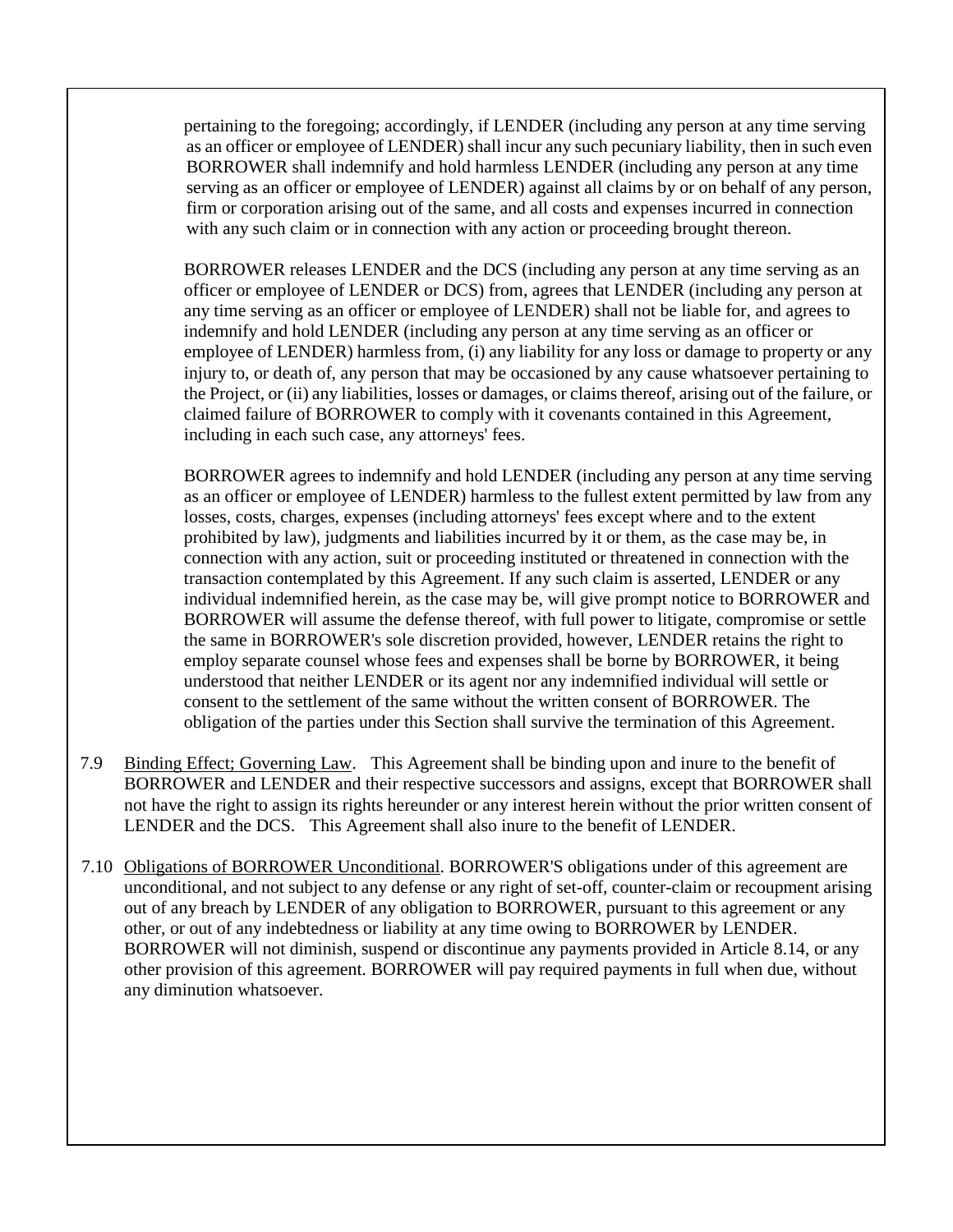- 7.11 Assignments. LENDER'S, or the DCS's waiver of a breach by BORROWER of any provision of this agreement is not a waiver of future compliance, and any provision waived, as well as other provisions of this contract remain in full force and effect. LENDER or the DCS is not precluded from future exercise of a right or remedy or the exercise of any other right or remedy by a single or partial exercise of a right or remedy.
- 7.12 Amendment of this Agreement. BORROWER or LENDER may, during the duration of this Agreement, deem it necessary to make an alteration to the provisions of this Agreement. Any changes to this Agreement, which are approved by the and the DCS, shall be incorporated into this Agreement. The provisions of the amendment shall be in effect as of the date of the amendment unless otherwise specified within the amendment. A waiver of any condition of this Agreement must be in writing from the duly authorized official of the city/county of and the DCS.
- 7.13 Suspension and Termination of this Agreement
	- 7.13.1 Suspension. If BORROWER fails to comply with the conditions of this Agreement, LENDER may, after notice to BORROWER, suspend the Agreement and withhold further payments or prohibit BORROWER from incurring additional obligations of funds, pending corrective action by BORROWER or a decision to terminate in accordance with provisions of this Agreement. LENDER may determine to allow such necessary and proper costs which BORROWER cannot reasonably avoid during the period of suspension.
	- 7.13.2 Termination for Cause. LENDER may terminate this Agreement in whole, or in part, at any time before the date of completion, whenever it is determined that BORROWER has failed to comply with the conditions of the Agreement. LENDER shall promptly notify BORROWER in writing of the determination and the reasons for the termination, together with the effective date. Payments made to BORROWER or recoveries by LENDER under Agreements terminated for cause shall be in accord with legal rights and liabilities of the parties. Payments and recoveries may include, but are not limited to the following: Payments may be allowed for costs determined to be in compliance with this Agreement up to the date of termination, based on accepted audits. BORROWER shall return to LENDER all unspent funds within one week of notice of termination. In addition, all unpaid principal plus interest due must be repaid by BORROWER within 30 days.
- 7.14 Litigation. BORROWER agrees to pay the cost of any litigation arising from failure of BORROWER to comply with the rules and regulations in this Agreement or resulting from the negligence or incompetence of BORROWER. There shall be no liability, personal or otherwise, upon LENDER or the State of North Dakota, or their employees in carrying out the provisions of this Agreement by BORROWER, or in the exercise of any power or authority by BORROWER pursuant to this Agreement. BORROWER shall indemnify and save harmless the State of North Dakota and City/County of from suits, actions or claims of any character arising from any

injuries or damages received by any person or property resulting from operations of BORROWER or any persons working under BORROWER, in performance of the terms of this Agreement.